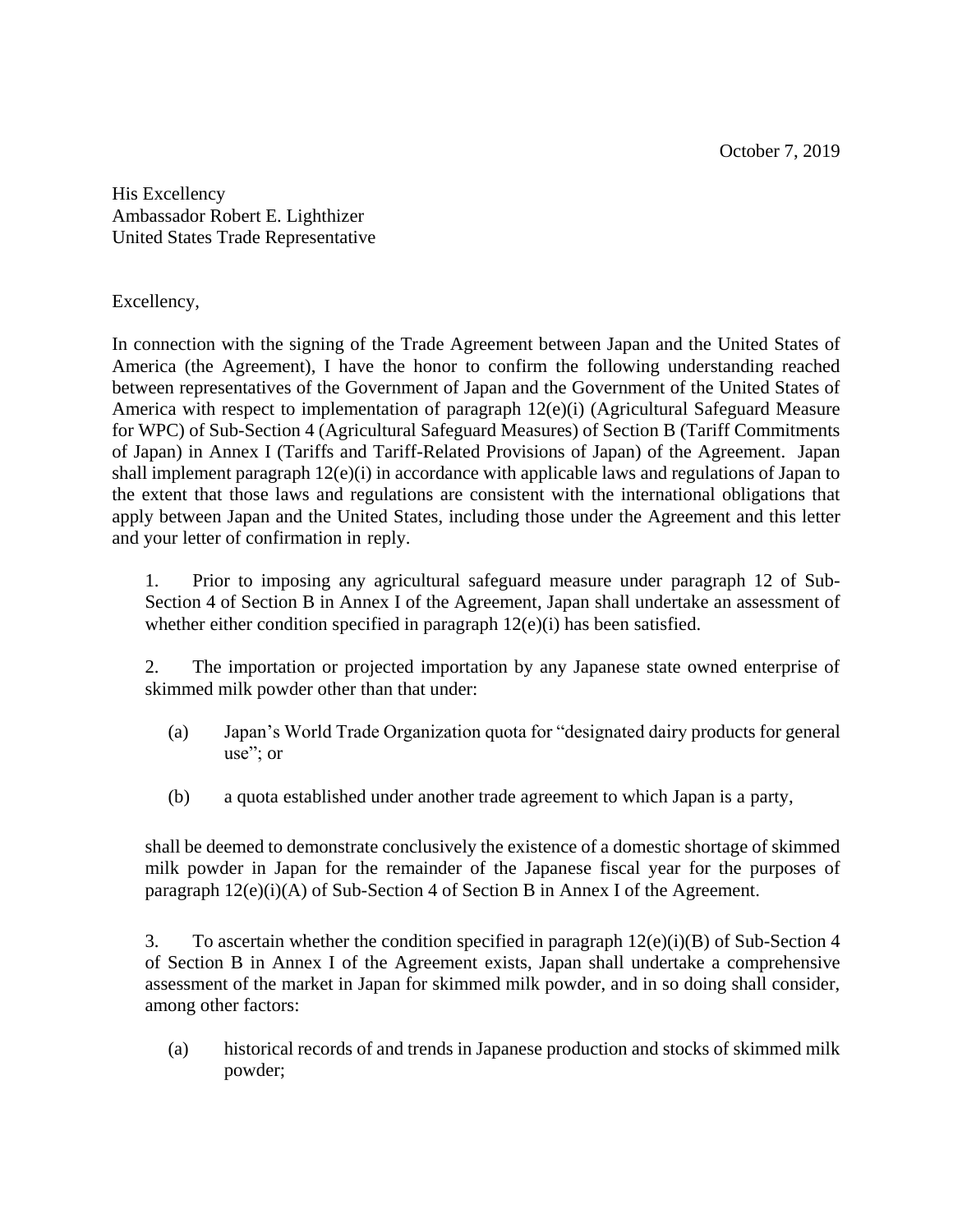- (b) historical records of and trends in Japanese wholesale prices of skimmed milk powder; and
- (c) any recent natural disaster or prolonged weather anomaly producing a demonstrable effect on the Japanese market for skimmed milk powder.

I have the honor to propose that this letter, equally valid in Japanese and English, and your letter of confirmation in reply, equally valid in English and Japanese, shall constitute an agreement between our two Governments, which shall enter into force on the date of entry into force of the Agreement.

Sincerely,

 SUGIYAMA Shinsuke Ambassador of Japan to the United States of America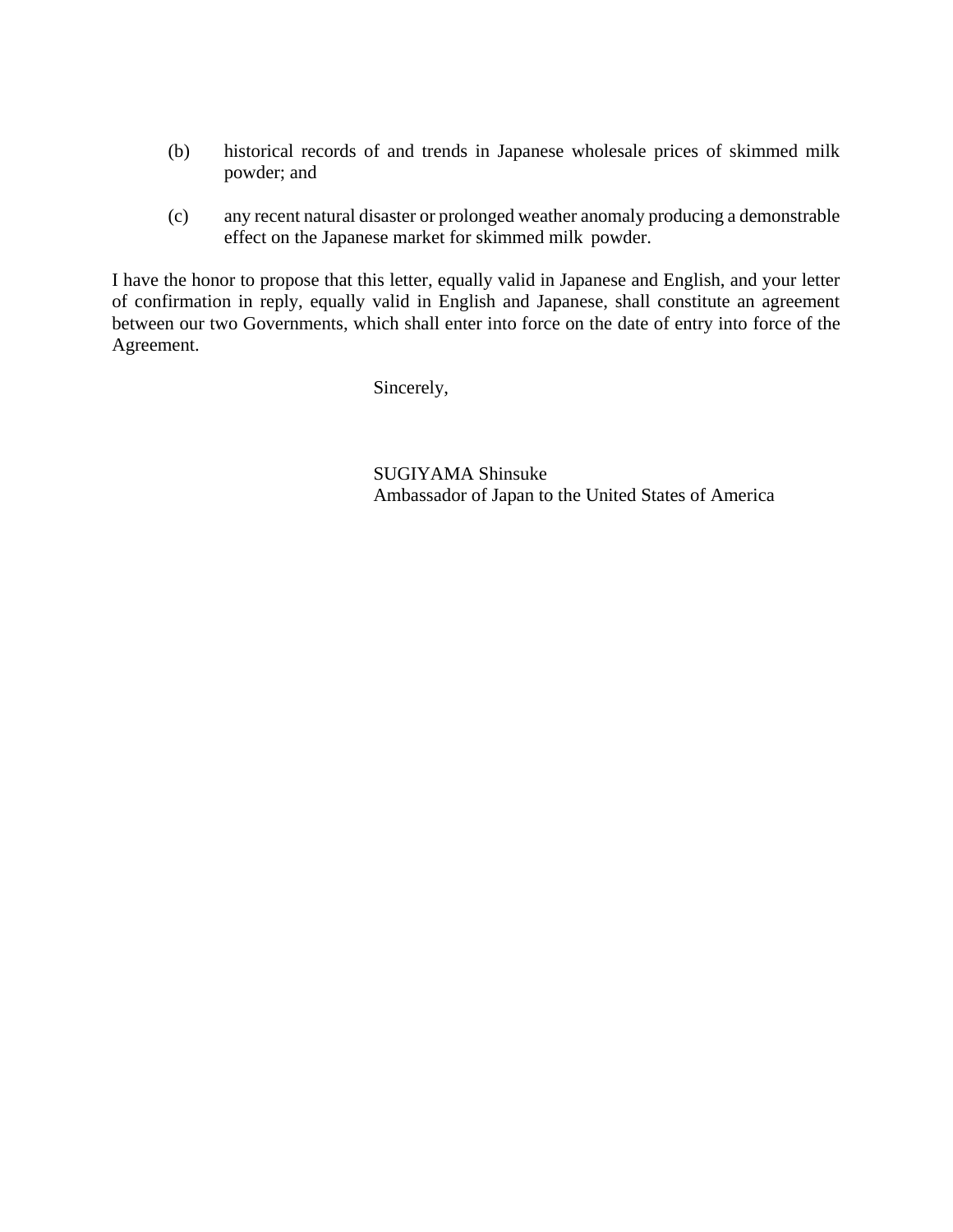His Excellency Mr. SUGIYAMA Shinsuke Ambassador of Japan to the United States of America

Excellency,

I am pleased to acknowledge the receipt of your letter of October 7, 2019, which reads as follows:

"In connection with the signing of the Trade Agreement between Japan and the United States of America (the Agreement), I have the honor to confirm the following understanding reached between representatives of the Government of Japan and the Government of the United States of America with respect to implementation of paragraph 12(e)(i) (Agricultural Safeguard Measure for WPC) of Sub-Section 4 (Agricultural Safeguard Measures) of Section B (Tariff Commitments of Japan) in Annex I (Tariffs and Tariff-Related Provisions of Japan) of the Agreement. Japan shall implement paragraph 12(e)(i) in accordance with applicable laws and regulations of Japan to the extent that those laws and regulations are consistent with the international obligations that apply between Japan and the United States, including those under the Agreement and this letter and your letter of confirmation in reply.

1. Prior to imposing any agricultural safeguard measure under paragraph 12 of Sub-Section 4 of Section B in Annex I of the Agreement, Japan shall undertake an assessment of whether either condition specified in paragraph 12(e)(i) has been satisfied.

2. The importation or projected importation by any Japanese state owned enterprise of skimmed milk powder other than that under:

- (a) Japan's World Trade Organization quota for "designated dairy products for general use"; or
- (b) a quota established under another trade agreement to which Japan is a party,

shall be deemed to demonstrate conclusively the existence of a domestic shortage of skimmed milk powder in Japan for the remainder of the Japanese fiscal year for the purposes of paragraph  $12(e)(i)(A)$  of Sub-Section 4 of Section B in Annex I of the Agreement.

3. To ascertain whether the condition specified in paragraph 12(e)(i)(B) of Sub-Section 4 of Section B in Annex I of the Agreement exists, Japan shall undertake a comprehensive assessment of the market in Japan for skimmed milk powder, and in so doing shall consider,